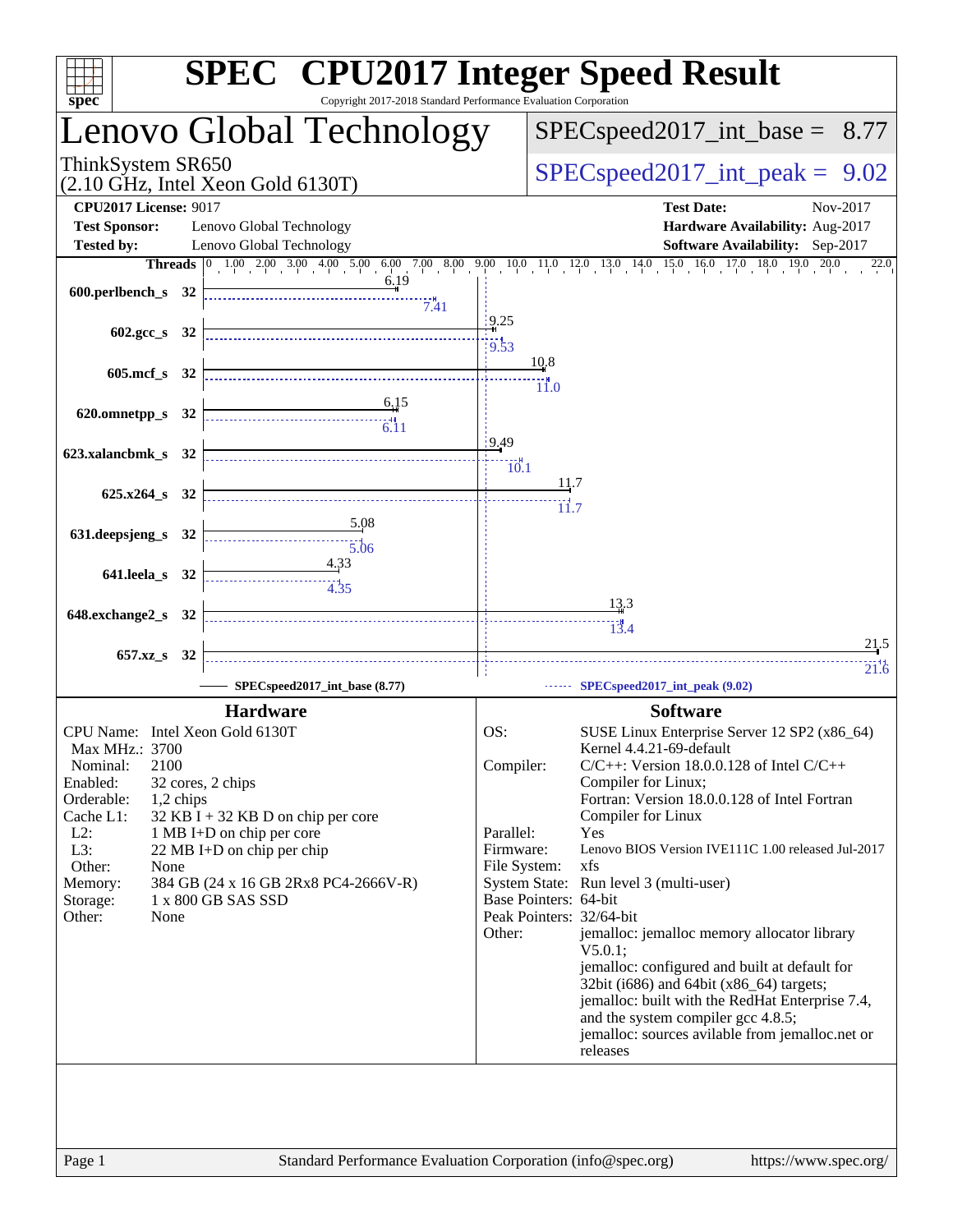

# Lenovo Global Technology

 $SPECspeed2017\_int\_base = 8.77$ 

(2.10 GHz, Intel Xeon Gold 6130T)

ThinkSystem SR650  $SPEC speed2017$  int peak = 9.02

**[Test Sponsor:](http://www.spec.org/auto/cpu2017/Docs/result-fields.html#TestSponsor)** Lenovo Global Technology **[Hardware Availability:](http://www.spec.org/auto/cpu2017/Docs/result-fields.html#HardwareAvailability)** Aug-2017 **[Tested by:](http://www.spec.org/auto/cpu2017/Docs/result-fields.html#Testedby)** Lenovo Global Technology **[Software Availability:](http://www.spec.org/auto/cpu2017/Docs/result-fields.html#SoftwareAvailability)** Sep-2017

**[CPU2017 License:](http://www.spec.org/auto/cpu2017/Docs/result-fields.html#CPU2017License)** 9017 **[Test Date:](http://www.spec.org/auto/cpu2017/Docs/result-fields.html#TestDate)** Nov-2017

## **[Results Table](http://www.spec.org/auto/cpu2017/Docs/result-fields.html#ResultsTable)**

|                                    | <b>Base</b>    |                |       |                |       |                | <b>Peak</b> |                |                |              |                |              |                |              |
|------------------------------------|----------------|----------------|-------|----------------|-------|----------------|-------------|----------------|----------------|--------------|----------------|--------------|----------------|--------------|
| <b>Benchmark</b>                   | <b>Threads</b> | <b>Seconds</b> | Ratio | <b>Seconds</b> | Ratio | <b>Seconds</b> | Ratio       | <b>Threads</b> | <b>Seconds</b> | <b>Ratio</b> | <b>Seconds</b> | <b>Ratio</b> | <b>Seconds</b> | <b>Ratio</b> |
| $600.$ perlbench_s                 | 32             | 287            | 6.19  | 289            | 6.13  | 286            | 6.21        | 32             | 242            | 7.34         | 239            | 7.42         | 239            | 7.41         |
| $602.\text{gcc s}$                 | 32             | 431            | 9.25  | 426            | 9.34  | 431            | 9.23        | 32             | 418            | 9.53         | 418            | 9.53         | 417            | 9.55         |
| $605$ .mcf s                       | 32             | 436            | 10.8  | 433            | 10.9  | 436            | 10.8        | 32             | 428            | 11.0         | 429            | <b>11.0</b>  | 431            | 10.9         |
| 620.omnetpp_s                      | 32             | 269            | 6.07  | 263            | 6.20  | 265            | 6.15        | 32             | 266            | 6.14         | 267            | 6.11         | 272            | 5.99         |
| 623.xalancbmk s                    | 32             | 150            | 9.46  | 149            | 9.49  | 149            | 9.50        | 32             | 141            | 10.1         | 139            | 10.2         | 140            | 10.1         |
| 625.x264 s                         | 32             | 151            | 11.7  | 151            | 11.7  | 151            | 11.7        | 32             | 151            | 11.7         | 151            | 1.7          | 151            | <b>11.7</b>  |
| 631.deepsjeng_s                    | 32             | 282            | 5.09  | 282            | 5.08  | 282            | 5.08        | 32             | 284            | 5.05         | 283            | 5.06         | 283            | 5.06         |
| 641.leela s                        | 32             | 394            | 4.33  | 394            | 4.33  | 394            | 4.33        | 32             | 392            | 4.35         | 392            | 4.35         | 392            | 4.35         |
| 648.exchange2_s                    | 32             | 220            | 13.4  | 221            | 13.3  | 222            | 13.3        | 32             | 220            | 13.4         | 219            | 3.4          | 221            | 13.3         |
| $657.xz$ <sub>S</sub>              | 32             | 287            | 21.5  | 288            | 21.5  | 287            | 21.5        | 32             | 284            | 21.8         | 286            | 21.6         | 286            | 21.6         |
| $SPECspeed2017$ int base =<br>8.77 |                |                |       |                |       |                |             |                |                |              |                |              |                |              |

**[SPECspeed2017\\_int\\_peak =](http://www.spec.org/auto/cpu2017/Docs/result-fields.html#SPECspeed2017intpeak) 9.02**

Results appear in the [order in which they were run.](http://www.spec.org/auto/cpu2017/Docs/result-fields.html#RunOrder) Bold underlined text [indicates a median measurement](http://www.spec.org/auto/cpu2017/Docs/result-fields.html#Median).

## **[Operating System Notes](http://www.spec.org/auto/cpu2017/Docs/result-fields.html#OperatingSystemNotes)**

Stack size set to unlimited using "ulimit -s unlimited"

## **[General Notes](http://www.spec.org/auto/cpu2017/Docs/result-fields.html#GeneralNotes)**

Environment variables set by runcpu before the start of the run: KMP\_AFFINITY = "granularity=fine,scatter" LD\_LIBRARY\_PATH = "/home/cpu2017.1.0.2.ic18.0/lib/ia32:/home/cpu2017.1.0.2.ic18.0/lib/intel64" LD\_LIBRARY\_PATH = "\$LD\_LIBRARY\_PATH:/home/cpu2017.1.0.2.ic18.0/je5.0.1-32:/home/cpu2017.1.0.2.ic18.0/je5.0.1-64"

 Binaries compiled on a system with 1x Intel Core i7-4790 CPU + 32GB RAM memory using Redhat Enterprise Linux 7.4 Transparent Huge Pages enabled by default Prior to runcpu invocation Filesystem page cache synced and cleared with: sync; echo 3> /proc/sys/vm/drop\_caches

## **[Platform Notes](http://www.spec.org/auto/cpu2017/Docs/result-fields.html#PlatformNotes)**

BIOS configuration: Choose Operating Mode set to Maximum Performance Hyper-Threading set to Disable MONITORMWAIT set to Enable Adjacent Cache Prefetch set to Disable XPT Prefetcher set to Enable Stale AtoS set to Enable DCA set to Enable Sysinfo program /home/cpu2017.1.0.2.ic18.0/bin/sysinfo

**(Continued on next page)**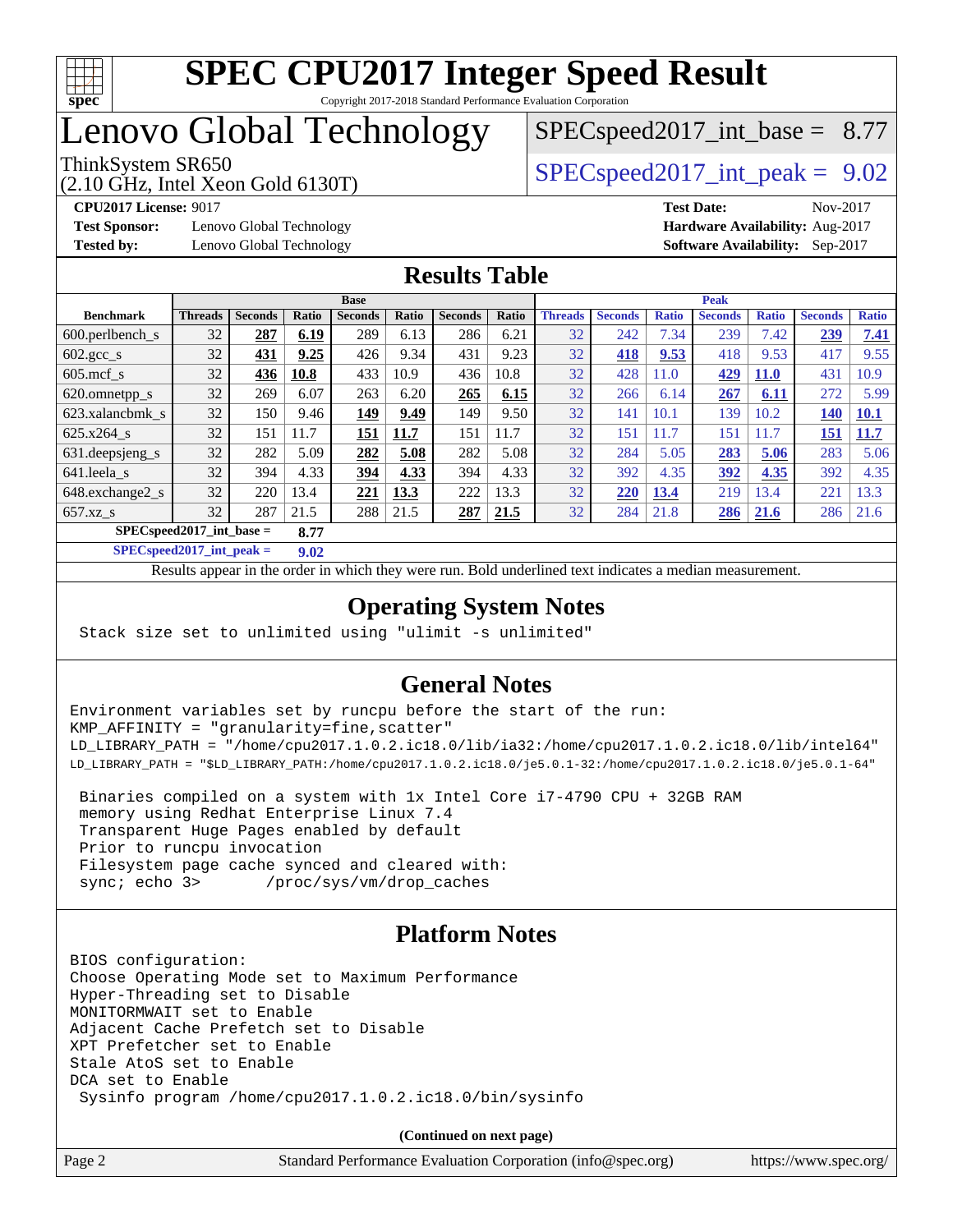

# **[SPEC CPU2017 Integer Speed Result](http://www.spec.org/auto/cpu2017/Docs/result-fields.html#SPECCPU2017IntegerSpeedResult)**

Copyright 2017-2018 Standard Performance Evaluation Corporation

# Lenovo Global Technology

 $SPECspeed2017\_int\_base = 8.77$ 

(2.10 GHz, Intel Xeon Gold 6130T)

ThinkSystem SR650  $SPEC speed2017$  int peak = 9.02

**[Test Sponsor:](http://www.spec.org/auto/cpu2017/Docs/result-fields.html#TestSponsor)** Lenovo Global Technology **[Hardware Availability:](http://www.spec.org/auto/cpu2017/Docs/result-fields.html#HardwareAvailability)** Aug-2017 **[Tested by:](http://www.spec.org/auto/cpu2017/Docs/result-fields.html#Testedby)** Lenovo Global Technology **[Software Availability:](http://www.spec.org/auto/cpu2017/Docs/result-fields.html#SoftwareAvailability)** Sep-2017

**[CPU2017 License:](http://www.spec.org/auto/cpu2017/Docs/result-fields.html#CPU2017License)** 9017 **[Test Date:](http://www.spec.org/auto/cpu2017/Docs/result-fields.html#TestDate)** Nov-2017

#### **[Platform Notes \(Continued\)](http://www.spec.org/auto/cpu2017/Docs/result-fields.html#PlatformNotes)**

Page 3 Standard Performance Evaluation Corporation [\(info@spec.org\)](mailto:info@spec.org) <https://www.spec.org/> Rev: r5797 of 2017-06-14 96c45e4568ad54c135fd618bcc091c0f running on Cyborg-SUT4 Thu Nov 16 19:22:01 2017 SUT (System Under Test) info as seen by some common utilities. For more information on this section, see <https://www.spec.org/cpu2017/Docs/config.html#sysinfo> From /proc/cpuinfo model name : Intel(R) Xeon(R) Gold 6130T CPU @ 2.10GHz 2 "physical id"s (chips) 32 "processors" cores, siblings (Caution: counting these is hw and system dependent. The following excerpts from /proc/cpuinfo might not be reliable. Use with caution.) cpu cores : 16 siblings : 16 physical 0: cores 0 1 2 3 4 5 6 7 8 9 10 11 12 13 14 15 physical 1: cores 0 1 2 3 4 5 6 7 8 9 10 11 12 13 14 15 From lscpu: Architecture: x86\_64 CPU op-mode(s): 32-bit, 64-bit Byte Order: Little Endian  $CPU(s):$  32 On-line CPU(s) list: 0-31 Thread(s) per core: 1 Core(s) per socket: 16 Socket(s): 2 NUMA node(s): 2 Vendor ID: GenuineIntel CPU family: 6 Model: 85<br>Model name: 1n  $Intel(R)$  Xeon $(R)$  Gold 6130T CPU @ 2.10GHz Stepping: 4 CPU MHz: 2095.076 BogoMIPS: 4190.15 Virtualization: VT-x L1d cache: 32K L1i cache: 32K L2 cache: 1024K L3 cache: 22528K NUMA node0 CPU(s): 0-15 NUMA node1 CPU(s): 16-31 Flags: fpu vme de pse tsc msr pae mce cx8 apic sep mtrr pge mca cmov pat pse36 clflush dts acpi mmx fxsr sse sse2 ss ht tm pbe syscall nx pdpe1gb rdtscp lm constant\_tsc art arch\_perfmon pebs bts rep\_good nopl xtopology nonstop\_tsc aperfmperf eagerfpu pni pclmulqdq dtes64 monitor ds\_cpl vmx smx est tm2 ssse3 sdbg fma cx16 xtpr pdcm pcid dca sse4\_1 sse4\_2 x2apic movbe popcnt tsc\_deadline\_timer aes **(Continued on next page)**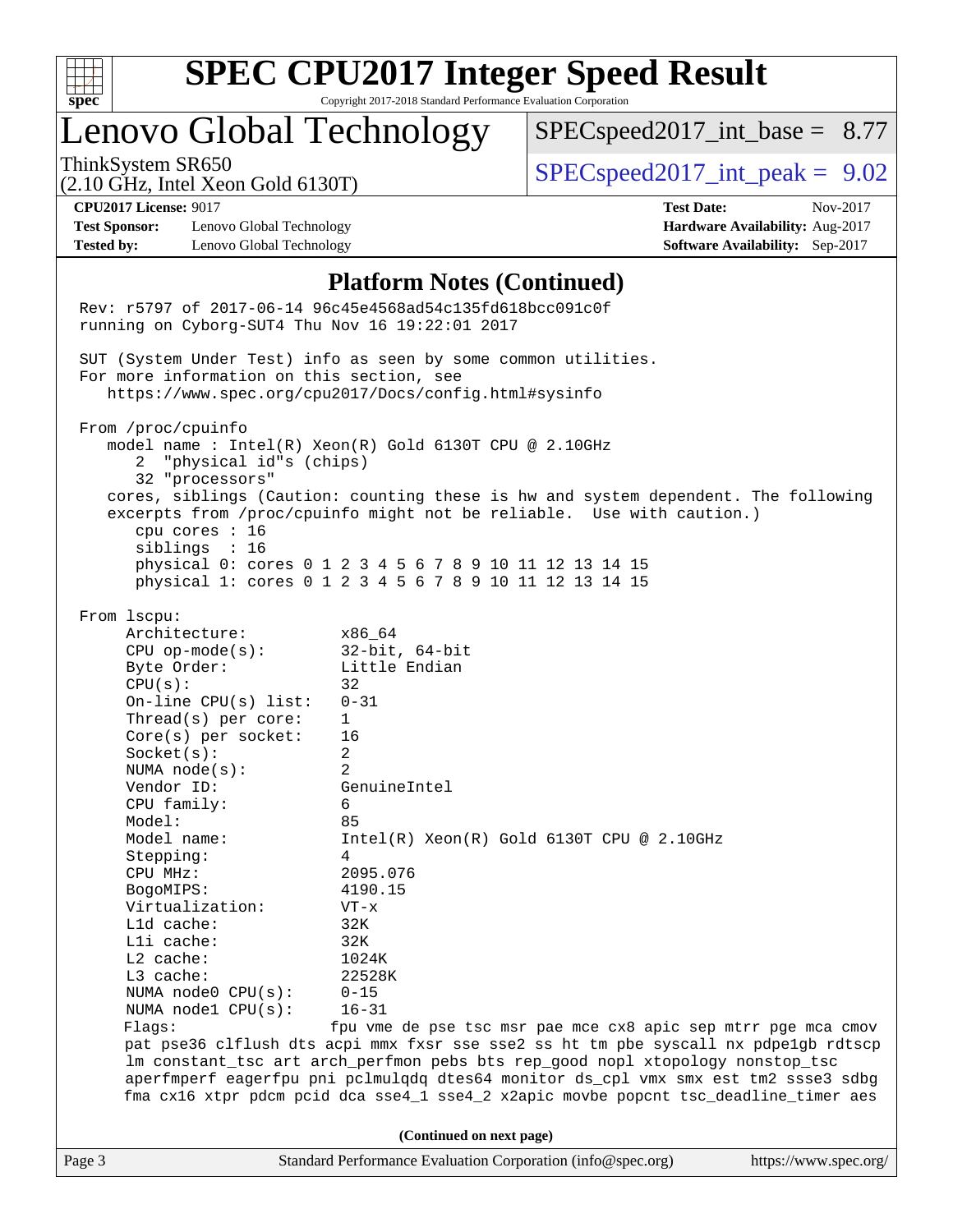

Lenovo Global Technology

ThinkSystem SR650  $SPEC speed2017$  int peak = 9.02

 $SPECspeed2017\_int\_base = 8.77$ 

(2.10 GHz, Intel Xeon Gold 6130T)

**[Test Sponsor:](http://www.spec.org/auto/cpu2017/Docs/result-fields.html#TestSponsor)** Lenovo Global Technology **[Hardware Availability:](http://www.spec.org/auto/cpu2017/Docs/result-fields.html#HardwareAvailability)** Aug-2017 **[Tested by:](http://www.spec.org/auto/cpu2017/Docs/result-fields.html#Testedby)** Lenovo Global Technology **[Software Availability:](http://www.spec.org/auto/cpu2017/Docs/result-fields.html#SoftwareAvailability)** Sep-2017

**[CPU2017 License:](http://www.spec.org/auto/cpu2017/Docs/result-fields.html#CPU2017License)** 9017 **[Test Date:](http://www.spec.org/auto/cpu2017/Docs/result-fields.html#TestDate)** Nov-2017

### **[Platform Notes \(Continued\)](http://www.spec.org/auto/cpu2017/Docs/result-fields.html#PlatformNotes)**

 xsave avx f16c rdrand lahf\_lm abm 3dnowprefetch ida arat epb pln pts dtherm intel\_pt tpr\_shadow vnmi flexpriority ept vpid fsgsbase tsc\_adjust bmi1 hle avx2 smep bmi2 erms invpcid rtm cqm mpx avx512f avx512dq rdseed adx smap clflushopt clwb avx512cd avx512bw avx512vl xsaveopt xsavec xgetbv1 cqm\_llc cqm\_occup\_llc

 /proc/cpuinfo cache data cache size : 22528 KB From numactl --hardware WARNING: a numactl 'node' might or might not correspond to a physical chip. available: 2 nodes (0-1) node 0 cpus: 0 1 2 3 4 5 6 7 8 9 10 11 12 13 14 15 node 0 size: 193110 MB node 0 free: 192347 MB node 1 cpus: 16 17 18 19 20 21 22 23 24 25 26 27 28 29 30 31 node 1 size: 193504 MB node 1 free: 192750 MB node distances: node 0 1 0: 10 21 1: 21 10 From /proc/meminfo MemTotal: 395893660 kB HugePages\_Total: 0 Hugepagesize: 2048 kB From /etc/\*release\* /etc/\*version\* SuSE-release: SUSE Linux Enterprise Server 12 (x86\_64) VERSION = 12 PATCHLEVEL = 2 # This file is deprecated and will be removed in a future service pack or release. # Please check /etc/os-release for details about this release. os-release: NAME="SLES" VERSION="12-SP2" VERSION\_ID="12.2" PRETTY\_NAME="SUSE Linux Enterprise Server 12 SP2" ID="sles" ANSI\_COLOR="0;32" CPE\_NAME="cpe:/o:suse:sles:12:sp2" uname -a: Linux Cyborg-SUT4 4.4.21-69-default #1 SMP Tue Oct 25 10:58:20 UTC 2016 (9464f67) x86\_64 x86\_64 x86\_64 GNU/Linux **(Continued on next page)**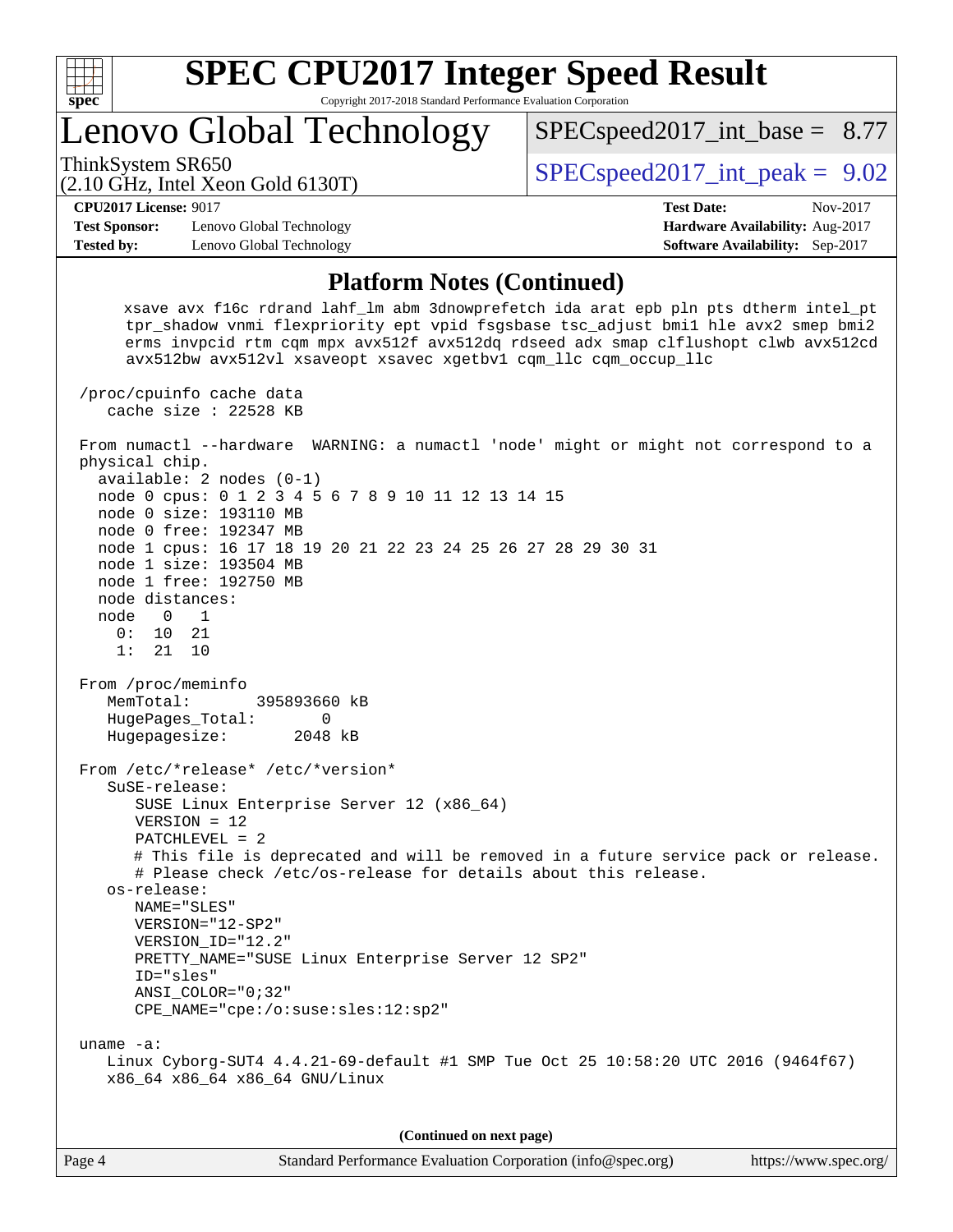| ę.<br>ť<br>L<br>z |  |  |  |  |  |  |  |
|-------------------|--|--|--|--|--|--|--|

# Lenovo Global Technology

 $SPECspeed2017\_int\_base = 8.77$ 

ThinkSystem SR650  $SPEC speed2017$  int peak = 9.02

**[Test Sponsor:](http://www.spec.org/auto/cpu2017/Docs/result-fields.html#TestSponsor)** Lenovo Global Technology **[Hardware Availability:](http://www.spec.org/auto/cpu2017/Docs/result-fields.html#HardwareAvailability)** Aug-2017 **[Tested by:](http://www.spec.org/auto/cpu2017/Docs/result-fields.html#Testedby)** Lenovo Global Technology **[Software Availability:](http://www.spec.org/auto/cpu2017/Docs/result-fields.html#SoftwareAvailability)** Sep-2017

(2.10 GHz, Intel Xeon Gold 6130T)

**[CPU2017 License:](http://www.spec.org/auto/cpu2017/Docs/result-fields.html#CPU2017License)** 9017 **[Test Date:](http://www.spec.org/auto/cpu2017/Docs/result-fields.html#TestDate)** Nov-2017

## **[Platform Notes \(Continued\)](http://www.spec.org/auto/cpu2017/Docs/result-fields.html#PlatformNotes)**

run-level 3 Nov 16 19:16

|            | SPEC is set to: /home/cpu2017.1.0.2.ic18.0 |  |  |                     |  |                                      |  |
|------------|--------------------------------------------|--|--|---------------------|--|--------------------------------------|--|
| Filesystem |                                            |  |  |                     |  | Type Size Used Avail Use% Mounted on |  |
| /dev/sda3  | xfs                                        |  |  | 445G 60G 386G 14% / |  |                                      |  |

 Additional information from dmidecode follows. WARNING: Use caution when you interpret this section. The 'dmidecode' program reads system data which is "intended to allow hardware to be accurately determined", but the intent may not be met, as there are frequent changes to hardware, firmware, and the "DMTF SMBIOS" standard. BIOS Lenovo -[IVE111C-1.00]- 07/17/2017

Memory:

24x Samsung M393A2K43BB1-CTD 16 GB 2 rank 2666

(End of data from sysinfo program)

#### **[Compiler Version Notes](http://www.spec.org/auto/cpu2017/Docs/result-fields.html#CompilerVersionNotes)**

| Page 5 | Standard Performance Evaluation Corporation (info@spec.org)                                                                | https://www.spec.org/ |
|--------|----------------------------------------------------------------------------------------------------------------------------|-----------------------|
|        | (Continued on next page)                                                                                                   |                       |
|        | icpc (ICC) 18.0.0 20170811                                                                                                 |                       |
|        | CXXC 620.omnetpp $s(\text{peak})$ 623.xalancbmk $s(\text{peak})$ 631.deepsjeng $s(\text{peak})$<br>$641.$ leela $s$ (peak) |                       |
|        | icpc (ICC) 18.0.0 20170811<br>Copyright (C) 1985-2017 Intel Corporation. All rights reserved.                              |                       |
|        | CXXC 620.omnetpp $s(base)$ 623.xalancbmk $s(base)$ 631.deepsjeng $s(base)$<br>$641.$ leela $s$ (base)                      |                       |
|        | icc (ICC) 18.0.0 20170811<br>Copyright (C) 1985-2017 Intel Corporation. All rights reserved.                               |                       |
| CC.    | $600. perlbench_s (peak) 602. gcc_s (peak) 605. mcf_s (peak) 657. xz_s (peak)$                                             |                       |
|        | icc (ICC) 18.0.0 20170811<br>Copyright (C) 1985-2017 Intel Corporation. All rights reserved.                               |                       |
| CC.    | 600.perlbench $s(base)$ 602.gcc $s(base)$ 605.mcf $s(base)$ 625.x264 $s(base)$ ,<br>peak) 657.xz s(base)                   |                       |
|        |                                                                                                                            |                       |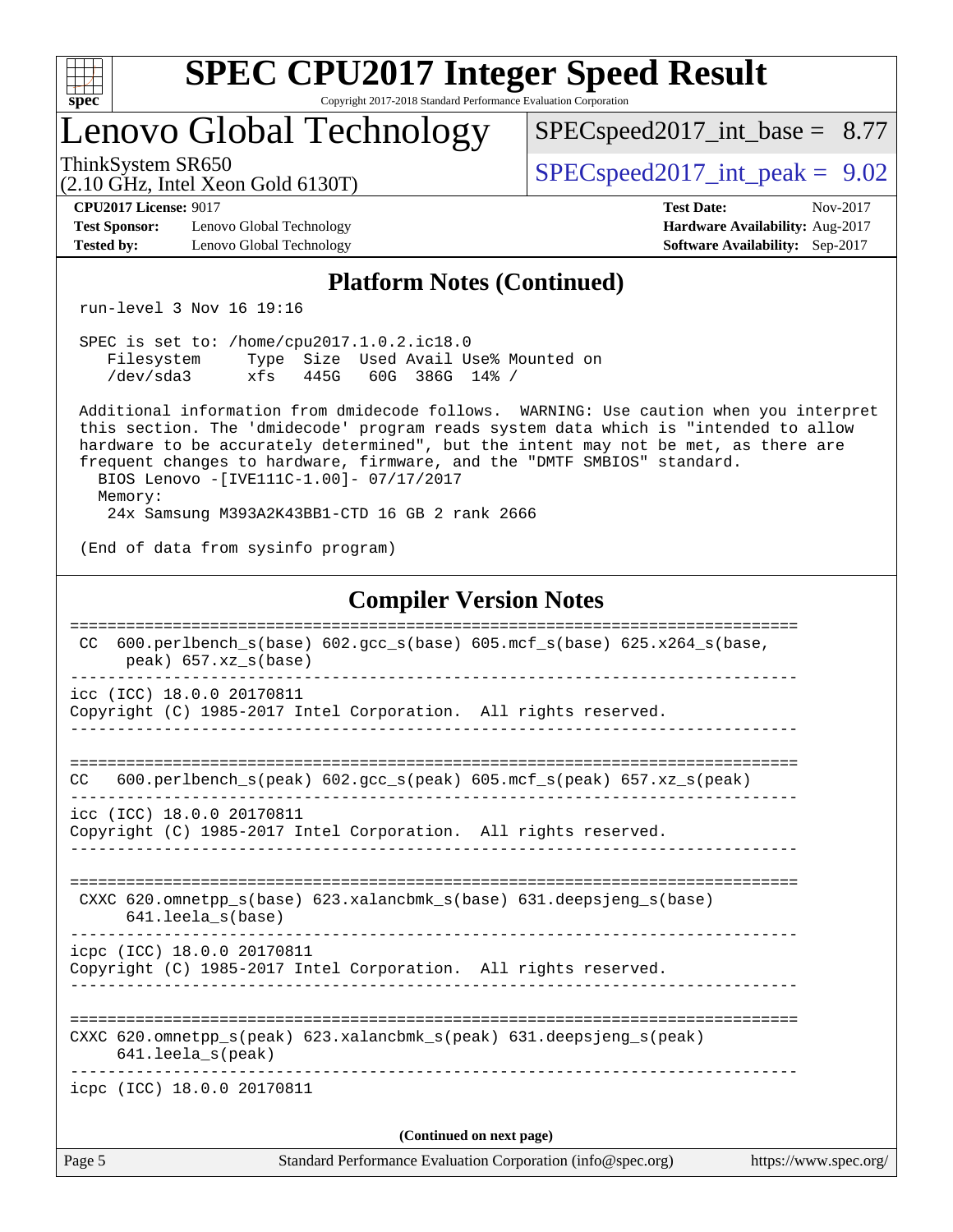

# Lenovo Global Technology

 $SPECspeed2017\_int\_base = 8.77$ 

(2.10 GHz, Intel Xeon Gold 6130T)

ThinkSystem SR650  $SPEC speed2017$  int peak = 9.02

**[Test Sponsor:](http://www.spec.org/auto/cpu2017/Docs/result-fields.html#TestSponsor)** Lenovo Global Technology **[Hardware Availability:](http://www.spec.org/auto/cpu2017/Docs/result-fields.html#HardwareAvailability)** Aug-2017 **[Tested by:](http://www.spec.org/auto/cpu2017/Docs/result-fields.html#Testedby)** Lenovo Global Technology **[Software Availability:](http://www.spec.org/auto/cpu2017/Docs/result-fields.html#SoftwareAvailability)** Sep-2017

**[CPU2017 License:](http://www.spec.org/auto/cpu2017/Docs/result-fields.html#CPU2017License)** 9017 **[Test Date:](http://www.spec.org/auto/cpu2017/Docs/result-fields.html#TestDate)** Nov-2017

## **[Compiler Version Notes \(Continued\)](http://www.spec.org/auto/cpu2017/Docs/result-fields.html#CompilerVersionNotes)**

Copyright (C) 1985-2017 Intel Corporation. All rights reserved.

------------------------------------------------------------------------------ ============================================================================== FC 648.exchange2\_s(base, peak) ----------------------------------------------------------------------------- ifort (IFORT) 18.0.0 20170811 Copyright (C) 1985-2017 Intel Corporation. All rights reserved. ------------------------------------------------------------------------------

## **[Base Compiler Invocation](http://www.spec.org/auto/cpu2017/Docs/result-fields.html#BaseCompilerInvocation)**

[C benchmarks](http://www.spec.org/auto/cpu2017/Docs/result-fields.html#Cbenchmarks):

[icc](http://www.spec.org/cpu2017/results/res2017q4/cpu2017-20171127-01061.flags.html#user_CCbase_intel_icc_18.0_66fc1ee009f7361af1fbd72ca7dcefbb700085f36577c54f309893dd4ec40d12360134090235512931783d35fd58c0460139e722d5067c5574d8eaf2b3e37e92)

[C++ benchmarks:](http://www.spec.org/auto/cpu2017/Docs/result-fields.html#CXXbenchmarks) [icpc](http://www.spec.org/cpu2017/results/res2017q4/cpu2017-20171127-01061.flags.html#user_CXXbase_intel_icpc_18.0_c510b6838c7f56d33e37e94d029a35b4a7bccf4766a728ee175e80a419847e808290a9b78be685c44ab727ea267ec2f070ec5dc83b407c0218cded6866a35d07)

[Fortran benchmarks](http://www.spec.org/auto/cpu2017/Docs/result-fields.html#Fortranbenchmarks): [ifort](http://www.spec.org/cpu2017/results/res2017q4/cpu2017-20171127-01061.flags.html#user_FCbase_intel_ifort_18.0_8111460550e3ca792625aed983ce982f94888b8b503583aa7ba2b8303487b4d8a21a13e7191a45c5fd58ff318f48f9492884d4413fa793fd88dd292cad7027ca)

## **[Base Portability Flags](http://www.spec.org/auto/cpu2017/Docs/result-fields.html#BasePortabilityFlags)**

 600.perlbench\_s: [-DSPEC\\_LP64](http://www.spec.org/cpu2017/results/res2017q4/cpu2017-20171127-01061.flags.html#b600.perlbench_s_basePORTABILITY_DSPEC_LP64) [-DSPEC\\_LINUX\\_X64](http://www.spec.org/cpu2017/results/res2017q4/cpu2017-20171127-01061.flags.html#b600.perlbench_s_baseCPORTABILITY_DSPEC_LINUX_X64) 602.gcc\_s: [-DSPEC\\_LP64](http://www.spec.org/cpu2017/results/res2017q4/cpu2017-20171127-01061.flags.html#suite_basePORTABILITY602_gcc_s_DSPEC_LP64) 605.mcf\_s: [-DSPEC\\_LP64](http://www.spec.org/cpu2017/results/res2017q4/cpu2017-20171127-01061.flags.html#suite_basePORTABILITY605_mcf_s_DSPEC_LP64) 620.omnetpp\_s: [-DSPEC\\_LP64](http://www.spec.org/cpu2017/results/res2017q4/cpu2017-20171127-01061.flags.html#suite_basePORTABILITY620_omnetpp_s_DSPEC_LP64) 623.xalancbmk\_s: [-DSPEC\\_LP64](http://www.spec.org/cpu2017/results/res2017q4/cpu2017-20171127-01061.flags.html#suite_basePORTABILITY623_xalancbmk_s_DSPEC_LP64) [-DSPEC\\_LINUX](http://www.spec.org/cpu2017/results/res2017q4/cpu2017-20171127-01061.flags.html#b623.xalancbmk_s_baseCXXPORTABILITY_DSPEC_LINUX) 625.x264\_s: [-DSPEC\\_LP64](http://www.spec.org/cpu2017/results/res2017q4/cpu2017-20171127-01061.flags.html#suite_basePORTABILITY625_x264_s_DSPEC_LP64) 631.deepsjeng\_s: [-DSPEC\\_LP64](http://www.spec.org/cpu2017/results/res2017q4/cpu2017-20171127-01061.flags.html#suite_basePORTABILITY631_deepsjeng_s_DSPEC_LP64) 641.leela\_s: [-DSPEC\\_LP64](http://www.spec.org/cpu2017/results/res2017q4/cpu2017-20171127-01061.flags.html#suite_basePORTABILITY641_leela_s_DSPEC_LP64) 648.exchange2\_s: [-DSPEC\\_LP64](http://www.spec.org/cpu2017/results/res2017q4/cpu2017-20171127-01061.flags.html#suite_basePORTABILITY648_exchange2_s_DSPEC_LP64) 657.xz\_s: [-DSPEC\\_LP64](http://www.spec.org/cpu2017/results/res2017q4/cpu2017-20171127-01061.flags.html#suite_basePORTABILITY657_xz_s_DSPEC_LP64)

# **[Base Optimization Flags](http://www.spec.org/auto/cpu2017/Docs/result-fields.html#BaseOptimizationFlags)**

[C benchmarks](http://www.spec.org/auto/cpu2017/Docs/result-fields.html#Cbenchmarks):

[-Wl,-z,muldefs](http://www.spec.org/cpu2017/results/res2017q4/cpu2017-20171127-01061.flags.html#user_CCbase_link_force_multiple1_b4cbdb97b34bdee9ceefcfe54f4c8ea74255f0b02a4b23e853cdb0e18eb4525ac79b5a88067c842dd0ee6996c24547a27a4b99331201badda8798ef8a743f577) [-xCORE-AVX512](http://www.spec.org/cpu2017/results/res2017q4/cpu2017-20171127-01061.flags.html#user_CCbase_f-xCORE-AVX512) [-ipo](http://www.spec.org/cpu2017/results/res2017q4/cpu2017-20171127-01061.flags.html#user_CCbase_f-ipo) [-O3](http://www.spec.org/cpu2017/results/res2017q4/cpu2017-20171127-01061.flags.html#user_CCbase_f-O3) [-no-prec-div](http://www.spec.org/cpu2017/results/res2017q4/cpu2017-20171127-01061.flags.html#user_CCbase_f-no-prec-div) [-qopt-mem-layout-trans=3](http://www.spec.org/cpu2017/results/res2017q4/cpu2017-20171127-01061.flags.html#user_CCbase_f-qopt-mem-layout-trans_de80db37974c74b1f0e20d883f0b675c88c3b01e9d123adea9b28688d64333345fb62bc4a798493513fdb68f60282f9a726aa07f478b2f7113531aecce732043) [-qopenmp](http://www.spec.org/cpu2017/results/res2017q4/cpu2017-20171127-01061.flags.html#user_CCbase_qopenmp_16be0c44f24f464004c6784a7acb94aca937f053568ce72f94b139a11c7c168634a55f6653758ddd83bcf7b8463e8028bb0b48b77bcddc6b78d5d95bb1df2967) [-DSPEC\\_OPENMP](http://www.spec.org/cpu2017/results/res2017q4/cpu2017-20171127-01061.flags.html#suite_CCbase_DSPEC_OPENMP) [-L/usr/local/je5.0.1-64/lib](http://www.spec.org/cpu2017/results/res2017q4/cpu2017-20171127-01061.flags.html#user_CCbase_jemalloc_link_path64_4b10a636b7bce113509b17f3bd0d6226c5fb2346b9178c2d0232c14f04ab830f976640479e5c33dc2bcbbdad86ecfb6634cbbd4418746f06f368b512fced5394) [-ljemalloc](http://www.spec.org/cpu2017/results/res2017q4/cpu2017-20171127-01061.flags.html#user_CCbase_jemalloc_link_lib_d1249b907c500fa1c0672f44f562e3d0f79738ae9e3c4a9c376d49f265a04b9c99b167ecedbf6711b3085be911c67ff61f150a17b3472be731631ba4d0471706)

**(Continued on next page)**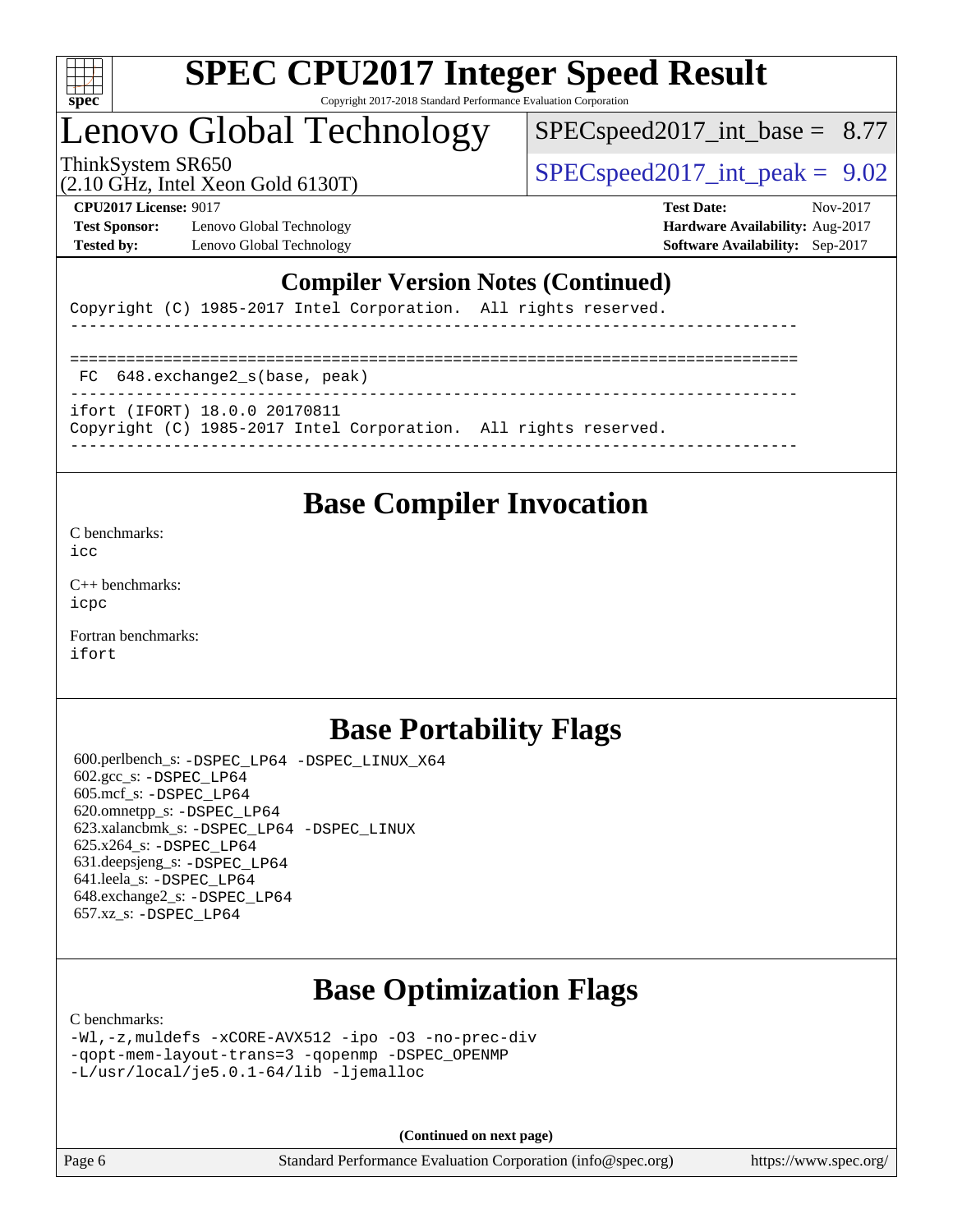

# Lenovo Global Technology

 $SPECspeed2017\_int\_base = 8.77$ 

(2.10 GHz, Intel Xeon Gold 6130T)

ThinkSystem SR650  $SPEC speed2017$  int peak = 9.02

**[Test Sponsor:](http://www.spec.org/auto/cpu2017/Docs/result-fields.html#TestSponsor)** Lenovo Global Technology **[Hardware Availability:](http://www.spec.org/auto/cpu2017/Docs/result-fields.html#HardwareAvailability)** Aug-2017 **[Tested by:](http://www.spec.org/auto/cpu2017/Docs/result-fields.html#Testedby)** Lenovo Global Technology **[Software Availability:](http://www.spec.org/auto/cpu2017/Docs/result-fields.html#SoftwareAvailability)** Sep-2017

**[CPU2017 License:](http://www.spec.org/auto/cpu2017/Docs/result-fields.html#CPU2017License)** 9017 **[Test Date:](http://www.spec.org/auto/cpu2017/Docs/result-fields.html#TestDate)** Nov-2017

# **[Base Optimization Flags \(Continued\)](http://www.spec.org/auto/cpu2017/Docs/result-fields.html#BaseOptimizationFlags)**

[C++ benchmarks:](http://www.spec.org/auto/cpu2017/Docs/result-fields.html#CXXbenchmarks)

[-Wl,-z,muldefs](http://www.spec.org/cpu2017/results/res2017q4/cpu2017-20171127-01061.flags.html#user_CXXbase_link_force_multiple1_b4cbdb97b34bdee9ceefcfe54f4c8ea74255f0b02a4b23e853cdb0e18eb4525ac79b5a88067c842dd0ee6996c24547a27a4b99331201badda8798ef8a743f577) [-xCORE-AVX512](http://www.spec.org/cpu2017/results/res2017q4/cpu2017-20171127-01061.flags.html#user_CXXbase_f-xCORE-AVX512) [-ipo](http://www.spec.org/cpu2017/results/res2017q4/cpu2017-20171127-01061.flags.html#user_CXXbase_f-ipo) [-O3](http://www.spec.org/cpu2017/results/res2017q4/cpu2017-20171127-01061.flags.html#user_CXXbase_f-O3) [-no-prec-div](http://www.spec.org/cpu2017/results/res2017q4/cpu2017-20171127-01061.flags.html#user_CXXbase_f-no-prec-div) [-qopt-mem-layout-trans=3](http://www.spec.org/cpu2017/results/res2017q4/cpu2017-20171127-01061.flags.html#user_CXXbase_f-qopt-mem-layout-trans_de80db37974c74b1f0e20d883f0b675c88c3b01e9d123adea9b28688d64333345fb62bc4a798493513fdb68f60282f9a726aa07f478b2f7113531aecce732043) [-L/usr/local/je5.0.1-64/lib](http://www.spec.org/cpu2017/results/res2017q4/cpu2017-20171127-01061.flags.html#user_CXXbase_jemalloc_link_path64_4b10a636b7bce113509b17f3bd0d6226c5fb2346b9178c2d0232c14f04ab830f976640479e5c33dc2bcbbdad86ecfb6634cbbd4418746f06f368b512fced5394) [-ljemalloc](http://www.spec.org/cpu2017/results/res2017q4/cpu2017-20171127-01061.flags.html#user_CXXbase_jemalloc_link_lib_d1249b907c500fa1c0672f44f562e3d0f79738ae9e3c4a9c376d49f265a04b9c99b167ecedbf6711b3085be911c67ff61f150a17b3472be731631ba4d0471706)

[Fortran benchmarks](http://www.spec.org/auto/cpu2017/Docs/result-fields.html#Fortranbenchmarks):

```
-Wl,-z,muldefs -xCORE-AVX512 -ipo -O3 -no-prec-div
-qopt-mem-layout-trans=3 -nostandard-realloc-lhs -align array32byte
-L/usr/local/je5.0.1-64/lib -ljemalloc
```
## **[Base Other Flags](http://www.spec.org/auto/cpu2017/Docs/result-fields.html#BaseOtherFlags)**

[C benchmarks](http://www.spec.org/auto/cpu2017/Docs/result-fields.html#Cbenchmarks):  $-m64 - std= c11$  $-m64 - std= c11$ 

[C++ benchmarks:](http://www.spec.org/auto/cpu2017/Docs/result-fields.html#CXXbenchmarks)  $-m64$ 

[Fortran benchmarks](http://www.spec.org/auto/cpu2017/Docs/result-fields.html#Fortranbenchmarks): [-m64](http://www.spec.org/cpu2017/results/res2017q4/cpu2017-20171127-01061.flags.html#user_FCbase_intel_intel64_18.0_af43caccfc8ded86e7699f2159af6efc7655f51387b94da716254467f3c01020a5059329e2569e4053f409e7c9202a7efc638f7a6d1ffb3f52dea4a3e31d82ab)

## **[Peak Compiler Invocation](http://www.spec.org/auto/cpu2017/Docs/result-fields.html#PeakCompilerInvocation)**

[C benchmarks](http://www.spec.org/auto/cpu2017/Docs/result-fields.html#Cbenchmarks):  $i$ cc

[C++ benchmarks:](http://www.spec.org/auto/cpu2017/Docs/result-fields.html#CXXbenchmarks) [icpc](http://www.spec.org/cpu2017/results/res2017q4/cpu2017-20171127-01061.flags.html#user_CXXpeak_intel_icpc_18.0_c510b6838c7f56d33e37e94d029a35b4a7bccf4766a728ee175e80a419847e808290a9b78be685c44ab727ea267ec2f070ec5dc83b407c0218cded6866a35d07)

[Fortran benchmarks](http://www.spec.org/auto/cpu2017/Docs/result-fields.html#Fortranbenchmarks): [ifort](http://www.spec.org/cpu2017/results/res2017q4/cpu2017-20171127-01061.flags.html#user_FCpeak_intel_ifort_18.0_8111460550e3ca792625aed983ce982f94888b8b503583aa7ba2b8303487b4d8a21a13e7191a45c5fd58ff318f48f9492884d4413fa793fd88dd292cad7027ca)

# **[Peak Portability Flags](http://www.spec.org/auto/cpu2017/Docs/result-fields.html#PeakPortabilityFlags)**

 600.perlbench\_s: [-DSPEC\\_LP64](http://www.spec.org/cpu2017/results/res2017q4/cpu2017-20171127-01061.flags.html#b600.perlbench_s_peakPORTABILITY_DSPEC_LP64) [-DSPEC\\_LINUX\\_X64](http://www.spec.org/cpu2017/results/res2017q4/cpu2017-20171127-01061.flags.html#b600.perlbench_s_peakCPORTABILITY_DSPEC_LINUX_X64) 602.gcc\_s: [-DSPEC\\_LP64](http://www.spec.org/cpu2017/results/res2017q4/cpu2017-20171127-01061.flags.html#suite_peakPORTABILITY602_gcc_s_DSPEC_LP64) 605.mcf\_s: [-DSPEC\\_LP64](http://www.spec.org/cpu2017/results/res2017q4/cpu2017-20171127-01061.flags.html#suite_peakPORTABILITY605_mcf_s_DSPEC_LP64) 620.omnetpp\_s: [-DSPEC\\_LP64](http://www.spec.org/cpu2017/results/res2017q4/cpu2017-20171127-01061.flags.html#suite_peakPORTABILITY620_omnetpp_s_DSPEC_LP64) 623.xalancbmk\_s: [-D\\_FILE\\_OFFSET\\_BITS=64](http://www.spec.org/cpu2017/results/res2017q4/cpu2017-20171127-01061.flags.html#user_peakPORTABILITY623_xalancbmk_s_file_offset_bits_64_5ae949a99b284ddf4e95728d47cb0843d81b2eb0e18bdfe74bbf0f61d0b064f4bda2f10ea5eb90e1dcab0e84dbc592acfc5018bc955c18609f94ddb8d550002c) [-DSPEC\\_LINUX](http://www.spec.org/cpu2017/results/res2017q4/cpu2017-20171127-01061.flags.html#b623.xalancbmk_s_peakCXXPORTABILITY_DSPEC_LINUX) 625.x264\_s: [-DSPEC\\_LP64](http://www.spec.org/cpu2017/results/res2017q4/cpu2017-20171127-01061.flags.html#suite_peakPORTABILITY625_x264_s_DSPEC_LP64)

**(Continued on next page)**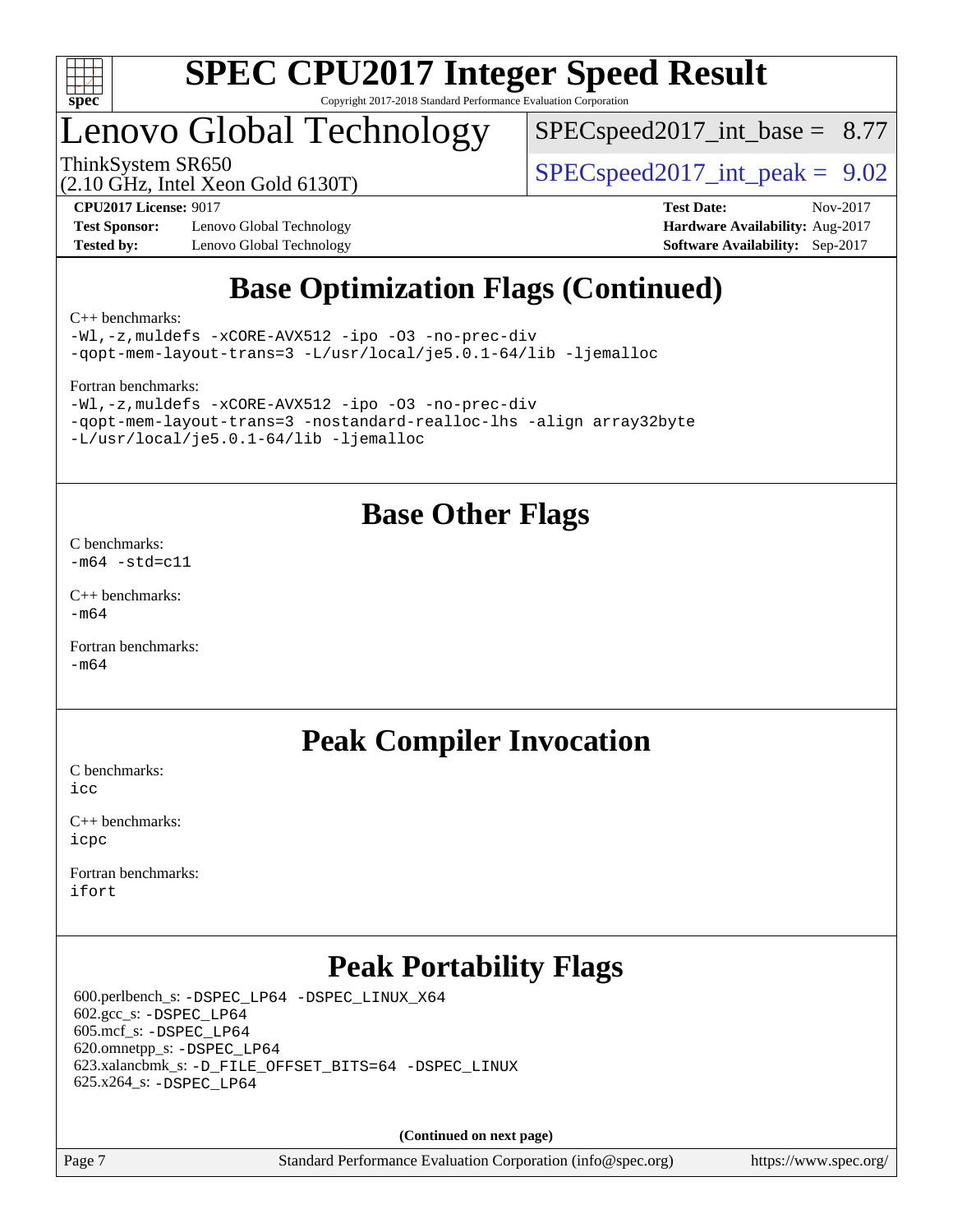

# Lenovo Global Technology

 $SPECspeed2017\_int\_base = 8.77$ 

ThinkSystem SR650  $SPEC speed2017$  int peak = 9.02

(2.10 GHz, Intel Xeon Gold 6130T)

**[Test Sponsor:](http://www.spec.org/auto/cpu2017/Docs/result-fields.html#TestSponsor)** Lenovo Global Technology **[Hardware Availability:](http://www.spec.org/auto/cpu2017/Docs/result-fields.html#HardwareAvailability)** Aug-2017 **[Tested by:](http://www.spec.org/auto/cpu2017/Docs/result-fields.html#Testedby)** Lenovo Global Technology **[Software Availability:](http://www.spec.org/auto/cpu2017/Docs/result-fields.html#SoftwareAvailability)** Sep-2017

**[CPU2017 License:](http://www.spec.org/auto/cpu2017/Docs/result-fields.html#CPU2017License)** 9017 **[Test Date:](http://www.spec.org/auto/cpu2017/Docs/result-fields.html#TestDate)** Nov-2017

# **[Peak Portability Flags \(Continued\)](http://www.spec.org/auto/cpu2017/Docs/result-fields.html#PeakPortabilityFlags)**

 631.deepsjeng\_s: [-DSPEC\\_LP64](http://www.spec.org/cpu2017/results/res2017q4/cpu2017-20171127-01061.flags.html#suite_peakPORTABILITY631_deepsjeng_s_DSPEC_LP64) 641.leela\_s: [-DSPEC\\_LP64](http://www.spec.org/cpu2017/results/res2017q4/cpu2017-20171127-01061.flags.html#suite_peakPORTABILITY641_leela_s_DSPEC_LP64) 648.exchange2\_s: [-DSPEC\\_LP64](http://www.spec.org/cpu2017/results/res2017q4/cpu2017-20171127-01061.flags.html#suite_peakPORTABILITY648_exchange2_s_DSPEC_LP64) 657.xz\_s: [-DSPEC\\_LP64](http://www.spec.org/cpu2017/results/res2017q4/cpu2017-20171127-01061.flags.html#suite_peakPORTABILITY657_xz_s_DSPEC_LP64)

# **[Peak Optimization Flags](http://www.spec.org/auto/cpu2017/Docs/result-fields.html#PeakOptimizationFlags)**

[C benchmarks](http://www.spec.org/auto/cpu2017/Docs/result-fields.html#Cbenchmarks):

```
600.perlbench_s: -W1-prof-gen-prof-use(pass 2) -02
-xCORE-AVX512 -qopt-mem-layout-trans=3 -ipo -O3
-no-prec-div -DSPEC_SUPPRESS_OPENMP -qopenmp
-DSPEC_OPENMP -fno-strict-overflow
-L/usr/local/je5.0.1-64/lib -ljemalloc
```

```
 602.gcc_s: -Wl,-z,muldefs -prof-gen(pass 1) -prof-use(pass 2) -O2
-xCORE-AVX512 -qopt-mem-layout-trans=3 -ipo -O3
-no-prec-div -DSPEC_SUPPRESS_OPENMP -qopenmp
-DSPEC_OPENMP -L/usr/local/je5.0.1-64/lib -ljemalloc
```

```
 605.mcf_s: -Wl,-z,muldefs -prof-gen(pass 1) -prof-use(pass 2) -ipo
-xCORE-AVX512 -O3 -no-prec-div -qopt-mem-layout-trans=3
-DSPEC_SUPPRESS_OPENMP -qopenmp -DSPEC_OPENMP
-L/usr/local/je5.0.1-64/lib -ljemalloc
```

```
 625.x264_s: -Wl,-z,muldefs -xCORE-AVX512 -ipo -O3 -no-prec-div
-qopt-mem-layout-trans=3 -qopenmp -DSPEC_OPENMP
-L/usr/local/je5.0.1-64/lib -ljemalloc
```
657.xz\_s: Same as 602.gcc\_s

[C++ benchmarks:](http://www.spec.org/auto/cpu2017/Docs/result-fields.html#CXXbenchmarks)

 620.omnetpp\_s: [-Wl,-z,muldefs](http://www.spec.org/cpu2017/results/res2017q4/cpu2017-20171127-01061.flags.html#user_peakEXTRA_LDFLAGS620_omnetpp_s_link_force_multiple1_b4cbdb97b34bdee9ceefcfe54f4c8ea74255f0b02a4b23e853cdb0e18eb4525ac79b5a88067c842dd0ee6996c24547a27a4b99331201badda8798ef8a743f577) [-prof-gen](http://www.spec.org/cpu2017/results/res2017q4/cpu2017-20171127-01061.flags.html#user_peakPASS1_CXXFLAGSPASS1_LDFLAGS620_omnetpp_s_prof_gen_5aa4926d6013ddb2a31985c654b3eb18169fc0c6952a63635c234f711e6e63dd76e94ad52365559451ec499a2cdb89e4dc58ba4c67ef54ca681ffbe1461d6b36)(pass 1) [-prof-use](http://www.spec.org/cpu2017/results/res2017q4/cpu2017-20171127-01061.flags.html#user_peakPASS2_CXXFLAGSPASS2_LDFLAGS620_omnetpp_s_prof_use_1a21ceae95f36a2b53c25747139a6c16ca95bd9def2a207b4f0849963b97e94f5260e30a0c64f4bb623698870e679ca08317ef8150905d41bd88c6f78df73f19)(pass 2) [-ipo](http://www.spec.org/cpu2017/results/res2017q4/cpu2017-20171127-01061.flags.html#user_peakPASS1_CXXOPTIMIZEPASS2_CXXOPTIMIZE620_omnetpp_s_f-ipo) [-xCORE-AVX512](http://www.spec.org/cpu2017/results/res2017q4/cpu2017-20171127-01061.flags.html#user_peakPASS2_CXXOPTIMIZE620_omnetpp_s_f-xCORE-AVX512) [-O3](http://www.spec.org/cpu2017/results/res2017q4/cpu2017-20171127-01061.flags.html#user_peakPASS1_CXXOPTIMIZEPASS2_CXXOPTIMIZE620_omnetpp_s_f-O3) [-no-prec-div](http://www.spec.org/cpu2017/results/res2017q4/cpu2017-20171127-01061.flags.html#user_peakPASS1_CXXOPTIMIZEPASS2_CXXOPTIMIZE620_omnetpp_s_f-no-prec-div) [-qopt-mem-layout-trans=3](http://www.spec.org/cpu2017/results/res2017q4/cpu2017-20171127-01061.flags.html#user_peakPASS1_CXXOPTIMIZEPASS2_CXXOPTIMIZE620_omnetpp_s_f-qopt-mem-layout-trans_de80db37974c74b1f0e20d883f0b675c88c3b01e9d123adea9b28688d64333345fb62bc4a798493513fdb68f60282f9a726aa07f478b2f7113531aecce732043) [-DSPEC\\_SUPPRESS\\_OPENMP](http://www.spec.org/cpu2017/results/res2017q4/cpu2017-20171127-01061.flags.html#suite_peakPASS1_CXXOPTIMIZE620_omnetpp_s_DSPEC_SUPPRESS_OPENMP) [-qopenmp](http://www.spec.org/cpu2017/results/res2017q4/cpu2017-20171127-01061.flags.html#user_peakPASS2_CXXOPTIMIZE620_omnetpp_s_qopenmp_16be0c44f24f464004c6784a7acb94aca937f053568ce72f94b139a11c7c168634a55f6653758ddd83bcf7b8463e8028bb0b48b77bcddc6b78d5d95bb1df2967) [-DSPEC\\_OPENMP](http://www.spec.org/cpu2017/results/res2017q4/cpu2017-20171127-01061.flags.html#suite_peakPASS2_CXXOPTIMIZE620_omnetpp_s_DSPEC_OPENMP) [-L/usr/local/je5.0.1-64/lib](http://www.spec.org/cpu2017/results/res2017q4/cpu2017-20171127-01061.flags.html#user_peakEXTRA_LIBS620_omnetpp_s_jemalloc_link_path64_4b10a636b7bce113509b17f3bd0d6226c5fb2346b9178c2d0232c14f04ab830f976640479e5c33dc2bcbbdad86ecfb6634cbbd4418746f06f368b512fced5394) [-ljemalloc](http://www.spec.org/cpu2017/results/res2017q4/cpu2017-20171127-01061.flags.html#user_peakEXTRA_LIBS620_omnetpp_s_jemalloc_link_lib_d1249b907c500fa1c0672f44f562e3d0f79738ae9e3c4a9c376d49f265a04b9c99b167ecedbf6711b3085be911c67ff61f150a17b3472be731631ba4d0471706)

```
 623.xalancbmk_s: -L/opt/intel/compilers_and_libraries_2018/linux/lib/ia32
-Wl,-z,muldefs -prof-gen(pass 1) -prof-use(pass 2) -ipo
-xCORE-AVX512 -O3 -no-prec-div -qopt-mem-layout-trans=3
-DSPEC_SUPPRESS_OPENMP -qopenmp -DSPEC_OPENMP
-L/usr/local/je5.0.1-32/lib -ljemalloc
```
**(Continued on next page)**